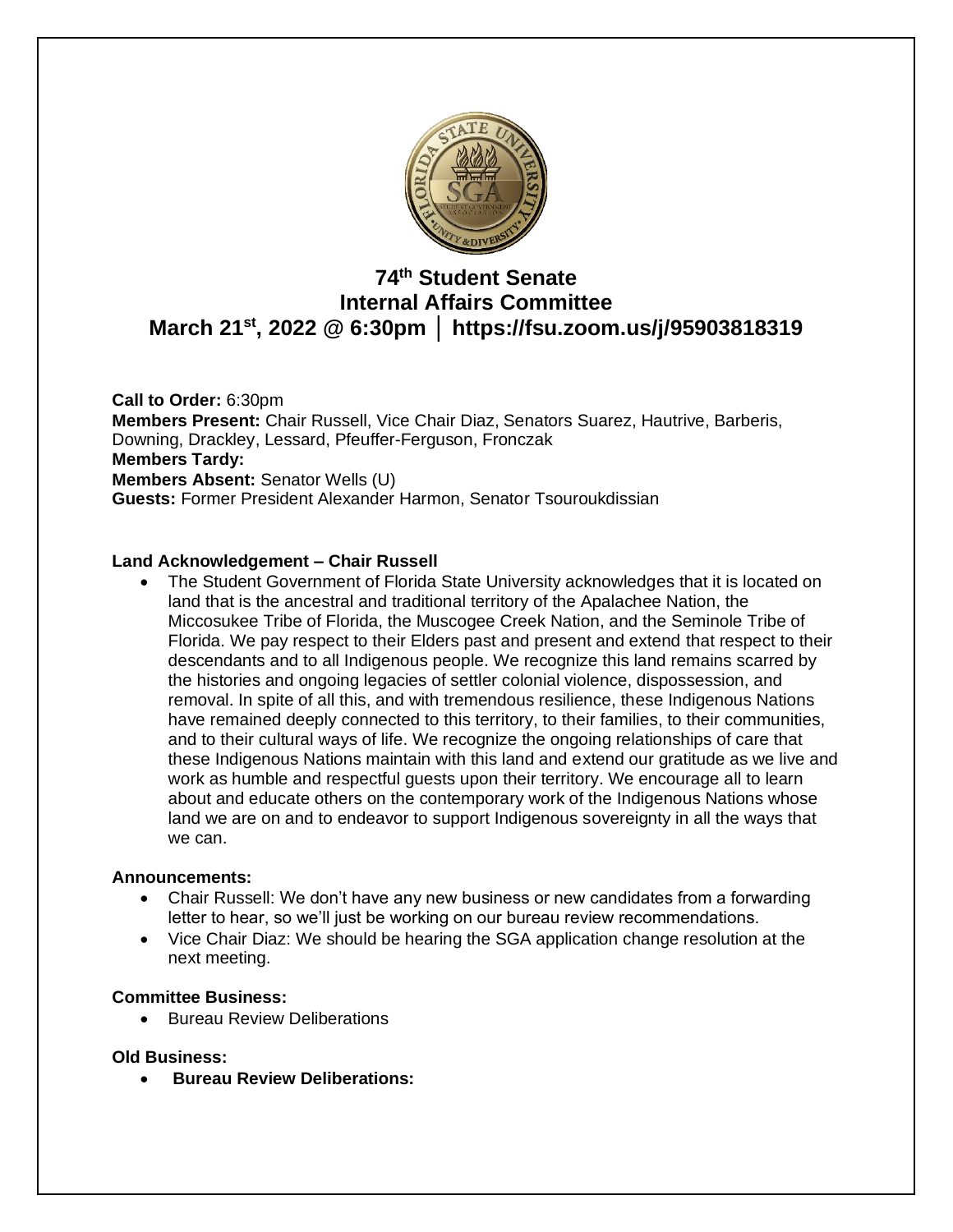- $\circ$  Chair Russell: I spoke with President Hunter about how we should be presenting our recommendations, as this process has not taken a place in a long time. I will be submitting seven resolutions for the next Senate meeting with our recommendations for each bureau that we can deliberate on based on the presentations we heard.
	- o Chair Russell goes into more detail about the logistics and formatting of the resolutions.
- o **Office of Governmental Affairs (OGA)**
	- After deliberations, the committee noted that it supports OGA's expansion of events to include a Day at City Hall, and recommends that the bureau expands its on-campus presence to include campus events that educate the Student Body on local government and encourage students to get involved in the community around them. The committee also recommended that OGA engage in outreach with the Student Senate to determine potential amendments to the composition of the bureau. Internal Affairs determined that OGA should continue its operations.
- o **Inter-Residence Hall Council (IRHC)**
	- After deliberations, the committee resolved that IRHC is operating efficiently and did not provide additional recommendations. Internal Affairs determined that IRHC should continue its operations.
- o **Student Council for Accessibility and Advocacy (SCAA)**
	- After deliberations, the committee recommended that SCAA expand efforts to advertise vacant executive board positions and improve their relationship with the Office of Accessibility Service to facilitate administrative support for the bureau. Internal Affairs determined that SCAA should continue its operations and continue having conversations regarding its operations with the committee and the Executive Branch.
- o **Mental Health Council (MHC)**
	- After deliberations, the committee resolved that it is satisfied with the operations of MHC and supports the bureau's forthcoming efforts expand its operations and programming to increase engagement. The committee recommended that MHC continue its outreach with Student Senate and their liaison to facilitate revisions of their governing statutes as they stated they would like to do. Internal Affairs determined the MHC should continue its operations,

# o **Student Council for Undergraduate Research & Creativity (SCURC)**

- After deliberations, the committee recommended the bureau prioritize communication with the Student Senate and their liaison to work towards updating SCURC's governing statutes to streamline efficiency and executive board transition procedures as detailed by the bureau director. The committee resolved that SCURC also be more attentive to communication, specifically by checking their public email addresses more often and ensuring that smooth officer transitions take place so that email communication ability is not lost in transition. Internal Affairs determined that SCURC should continue its operations.
- o **Office of Student Sustainability (OSS)**
	- After deliberations, the committee resolved that due to the fact that OSS does not have active executive board members, and the fact that its mission(s) could be fulfilled by other, more active, RSOs, the bureau does not add value to the student life at Florida State University. The committee also noted that it is well within the right of the Student Senate